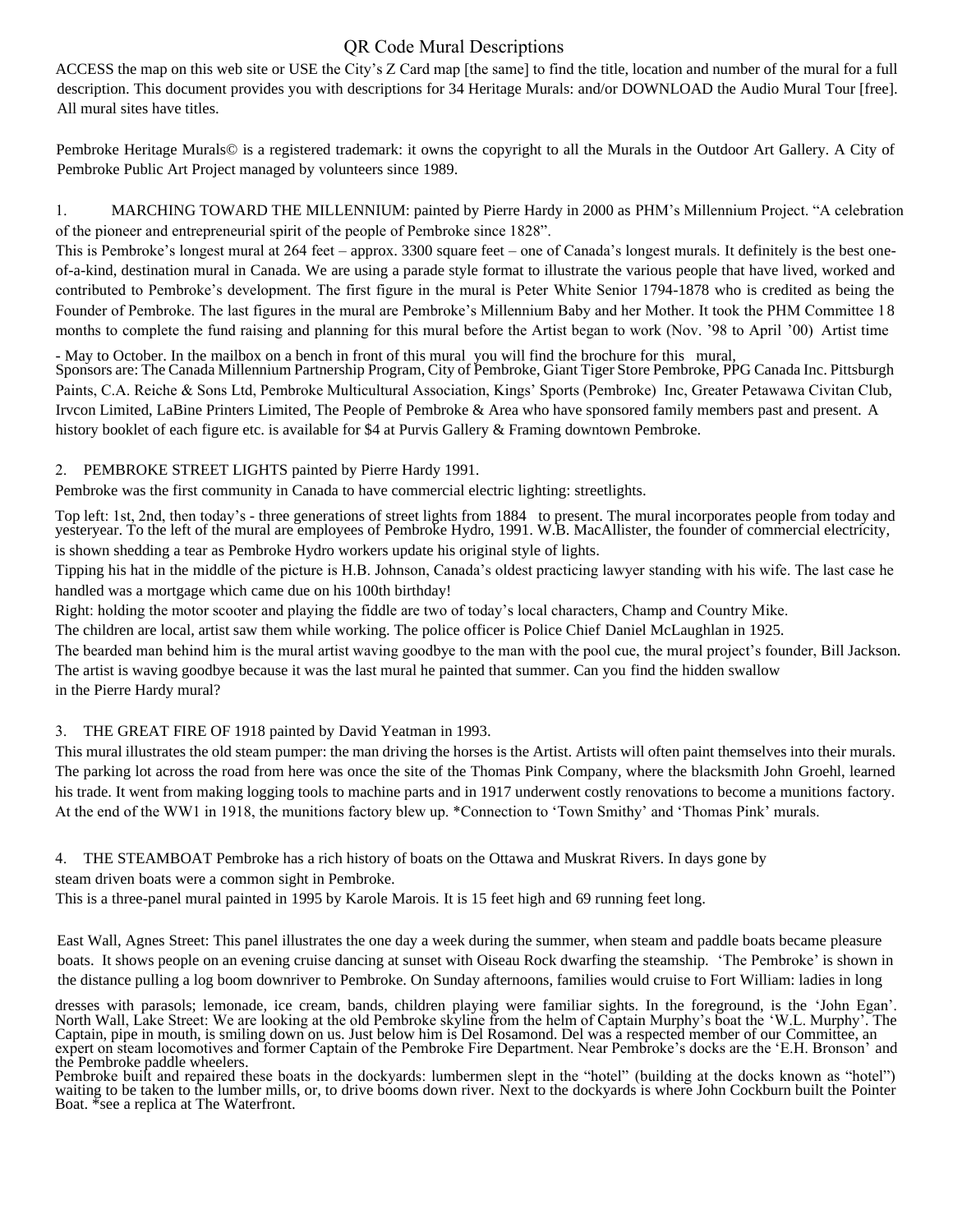West Wall, on this panel we see the 'S.S. Pontiac' ferry bringing farmers from Allumette Island, Quebec, to sell their produce at the Pembroke Farmers Market. Many people crossed the Ottawa River to their cottages in the summer. The dry docks in the foreground show the marine railroad (skids) used to launch these large boats after they were repaired. The 'Alex Fraser' is being repaired. Profiled is Captain Morris wearing his uniform. He was the captain of the 'S.S. Pontiac'. There were numerous Captains piloting steam and paddle boats over the years 1854 to 1956. Captains Murphy and Morris are still remembered today, as they were amongst the last to work the river.

August 25, 2000: the Murals Committee dedicated "*The Steamboat"* to Del Rosamond and planted a marker in the Memory Garden after his death. [Del -May 1920 to September 2000]

Del served on the Murals Committee for many years [see north panel for likeness, he has a camera around his neck]. Because of Del's interest in steam engines, Pembroke Heritage Murals© has illustrated our steam history in several murals.

#### 5. THOMAS PINK 1841-1925 painted by Karole Marois 1999

For sixty years this respected citizen played a prominent role in the development and life of Pembroke. A blacksmith by trade, Pink secured the contract for the ironwork of the Pembroke jail - which is how he came to Pembroke from Perth Ontario.

Born in Kent, England, Pink was 13 years old when his parents settled in Pontiac County. He was known across Canada and Europe for the Thos. Pink Co. Ltd. established 1866: they were Founders, Blacksmiths and Machinists.

He gradually expanded this manufacturing company of lumbermen's tools until it was the largest manufacturer in Canada. Other enterprises were Pink & Devlin, Canadian Warren-Pink LTD, Pink's Garage - the Area's first service based garage. Pink was the first person in Pembroke to own an automobile.

He was a Director on numerous Boards in Pembroke and across Canada: served on Town Council; member of the Board of License Commissioners of North Renfrew; Victoria Foundry Co. of Ottawa, Pembroke Iron Works, Pembroke Electric Light, Superior Electric LTD. MacFarlene-Neil Manufacturing Co. of Fredericton New Brunswick.

Obituary "As a business man Mr. Pink was very far - seeing and as an employer it may be said that some of his employees had been with him for over thirty years. As a citizen his standard of good citizenship was always safe to follow". Pembroke Standard, February 19, 1925.

\*Festival of Mural Art 1999

#### 6. THE ICE HOUSE painted by Pierre Hardy 1991

Every year, snow was cleared from the Ottawa River to allow the ice to freeze to three meters thick. The mural shows men digging the snow.

Ice blocks were then cut from the frozen river, stacked in a log building nearly 50 feet high, and buried in a thick layer of sawdust for insulation. The ice was sold year-round to residents, hotels and restaurants.

The plate shows a reproduction of the ice house, once located on James Street. The family on the porch is a local family making ice cream. Ingredients: ice, milk, salt, berries.

Can you see the hidden swallow in this mural?

# 7. THE MAYORS OF PEMBROKE: A PORTRAIT GALLERY 1877-2014

Several small settlements were established either side of the Muskrat River during the very early years: Campbelltown, Miramachi, Moffat, Sydenham etc, often changing their names. The area was known as Pembroke Township. The whole area came together in 1858

as the Incorporated Police Village of Pembroke . At that time, the community's leader was called a Reeve.

In 1877, the Village of Pembroke was incorporated as the Town of Pembroke. The community's leader would now be referred to as Mayor and is where the story of this mural begins.

The first Pembroke Town Hall was designed by Michael Gorman and constructed in 1884. Illustrated here on the right and now called Victoria Hall [42 Renfrew St], it housed Council Chambers, the Police lock-up, the Fire Department, and it had a large hall for community events. The fire bell was added in 1899. The Town Hall served the Town and Council until 1958, seventy-four years. Considerable changes have been made over the years but it still remains an impressive piece of architecture.

Where the Muskrat River flows under the Pembroke Street Bridge, Thomas Fuller, who designed the original Parliament Buildings in Ottawa, designed the Pembroke Post Office.1 Pembroke Street East was constructed in 1889 by J.W. Munro [masonry] Walter Beatty [joinery] and James Grieve [carpentry]. Illustrated here on the left, it was considered one of the finest buildings in Canada at the time. The clock was added in 1892. The Collector of Customs and the Collector of Inland Revenue were on the second floor. Throughout the years, the third-floor apartment has been the residence of the caretaker. In 1958, the building was completely renovated and converted to the current Municipal Offices and Council Chamber. In 1971, The Town of Pembroke was declared a City.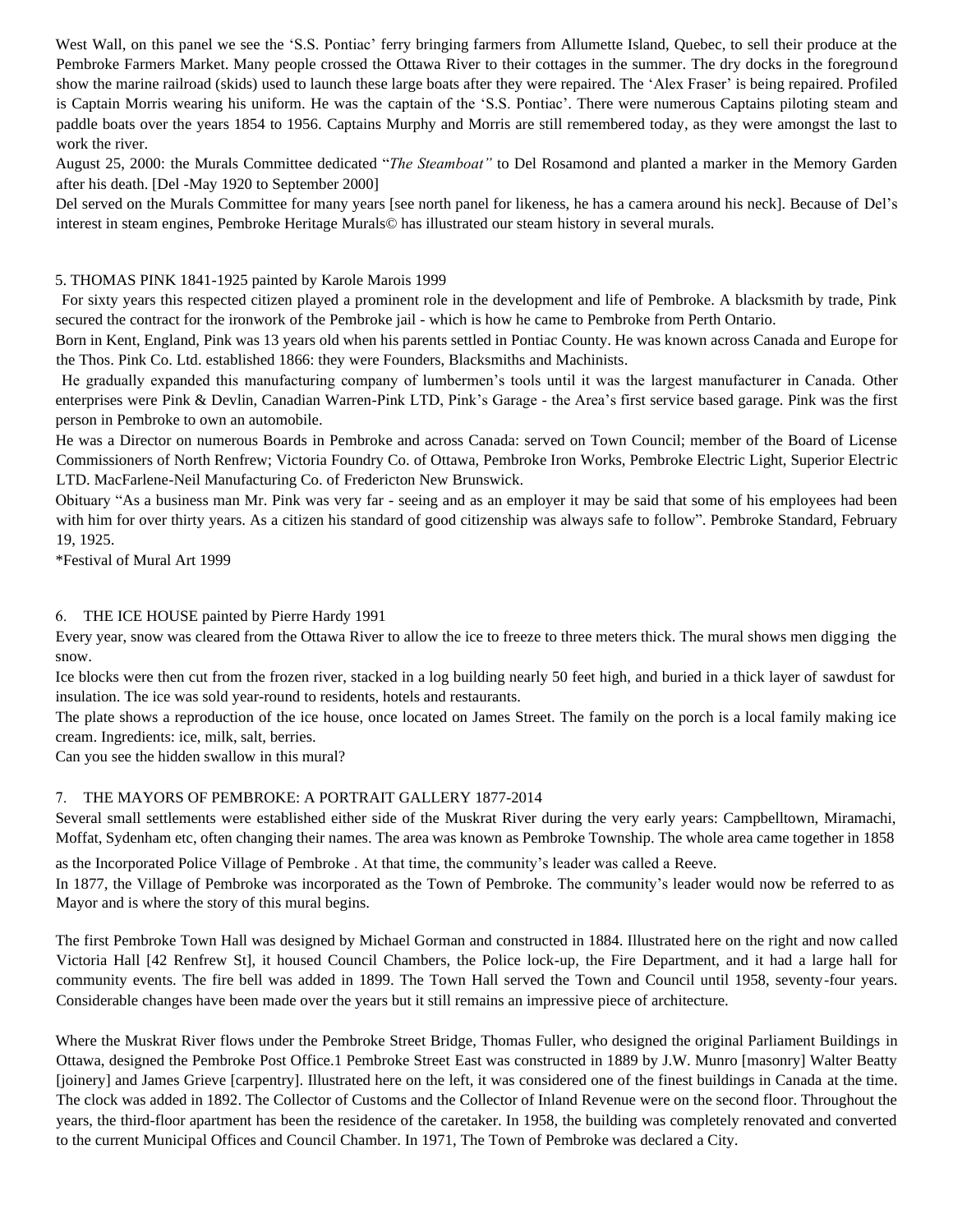The Mural Committee's goal was to produce a portrait gallery within a mural setting. Once again we have been privileged to work with several people who have contributed their knowledge and skills to this unique project. This mural is the result of two years of research and planning.

Artist: Marillyn Saffery 2012 \*Assisted by Shauna Torgenson

#### 8. Pembroke's first mural PEMBROKE SWALLOWS - CANADA'S CAPISTRANO.

Painted by Neil Blackwell in June 1990 for the cost of the original painting and his room and board.

Neil Blackwell is an award winning North American Wildlife Artist.

At one time, the swallow roost at the Marina would be home to over 100,000 swallows. However, the roost could not sustain so many birds - it began to break up around 1998.

Birders discovered a roost behind the Comfort Inn and another further down the river at Beachburg. Unlike Capistrano, USA, Pembroke had many different types of Swallows living in the roost. \*The roost at the Marina was starting to be active again [ 2004] \*Look for them at sunset flying into the roosts for the night.

9. PEMBROKE HYDRO painted by local art teacher Randy Chester in 1990.

On the left are Queen Victoria and Prime Minister Sir John A. MacDonald - rulers in 1884.

In the middle is a picture of the first electric generating plant in Canada: it was located across from what is now City Hall. During the day it operated as a grist mill and an electric plant at night in order to utilize the facility to the fullest.

On the right is Mayor W.H. Moffat the Mayor of Pembroke in 1884 and W.B. MacAllister, the founder of Pembroke's electric lights. The Pembroke Hydro building was built in 1928/1929 to house what was then Canada's largest stationary diesel engine. The front of this building contains the accounting offices, while the rear is the Hydro Museum. This museum houses artifacts from the late 1800's when we had the first commercial streetlights.

The company is now called The Ottawa River Power Corporation and the museum is now called the Murray Moore Hydro Museum.

10. OLD TIME FIDDLING AND STEPDANCING Championships are held each year in Pembroke over the Labour Day weekend.

Painted in 1995 by John Ellenburger as a significant part of the 20<sup>th</sup> Anniversary celebrations.

This mural is a lively and jubilant illustration of Fiddling and Stepdancing past and present.

The centre (right) portrays lumbermen stepdancing, fiddling and relaxing on a square timber raft. Sundays were the only day off for lumbermen, and as you can see here, often lived on the rafts. The shanty house, axe etc. is an accurate illustration of how they lived on the river.

The upper portion of the mural portrays Fiddle Park. Riverside Park, west-end of town, becomes Fiddle Park for a week and home to 3,000 campers. On the boards are the Dueling Dancers - International Champions April and Tanya Verch, Nathan and Jon Pilatzke. April (far right) fiddles and dances simultaneously. Dorothy Billings is at the piano; Robbie Dagenais, champion fiddler, is standing in front of the piano. People involved with these activities will recognize some of their friends in this mural.

The lower part of the mural is the Championships in full swing. On the left is long-time Master of Ceremonies, Art Jamieson. Champions

- The Stepping Gardners - right to left Shawn, Rhodina, and Debbie are performing to a full house. The arena is the Pembroke Memorial Centre, inside this building.

The Founders and long-time volunteers are shown in the front row, right side.

Starting in the right corner, working left: Romeo Levasseur, Bob Dejoungh 2nd Row, Terry and Glenda Duff, Tom Leclair, Mike Berrigan, Brian Adam, Jim and Diane Hickey; Brian Hebert judge, Elita Crook is the timekeeper at the judges table. Although this is not intended to be a mural of portraits, we were extremely fortunate to have John Ellenberger paint this mural. As a professional artist, he has captured very good likenesses of people who are involved with Fiddling and Stepdancing. Sponsor: Pembroke & Area Fiddling Association

# 11. THE MACKAY STREET ARENA 1905-1951 painted by Brian Romagnoli 2002

Bring back the memories…a commemorative mural that pays tribute to the people and the era of the Mackay Street arena during the first half of the twentieth century.

Privately owned for decades by Wm. 'Bill' Bogart 1879-1971 [with pipe], and his son Art 1912-1995.

"The Mackay Street Arena destined to serve the County Town for forty-five years, opened Christmas Day 1905. Mayor W.H. Bradley cut the ribbon and everyone they could cram on 179 feet by 80 feet of ice, skated to the 42<sup>nd</sup> Battalion Band". [Harold Garton, Author, 'Hockey Town Canada']

The Pembroke Scouts 1935-36 represent the numerous championship teams and superb hockey players that Pembroke produced. The pennants display the colours of other home teams.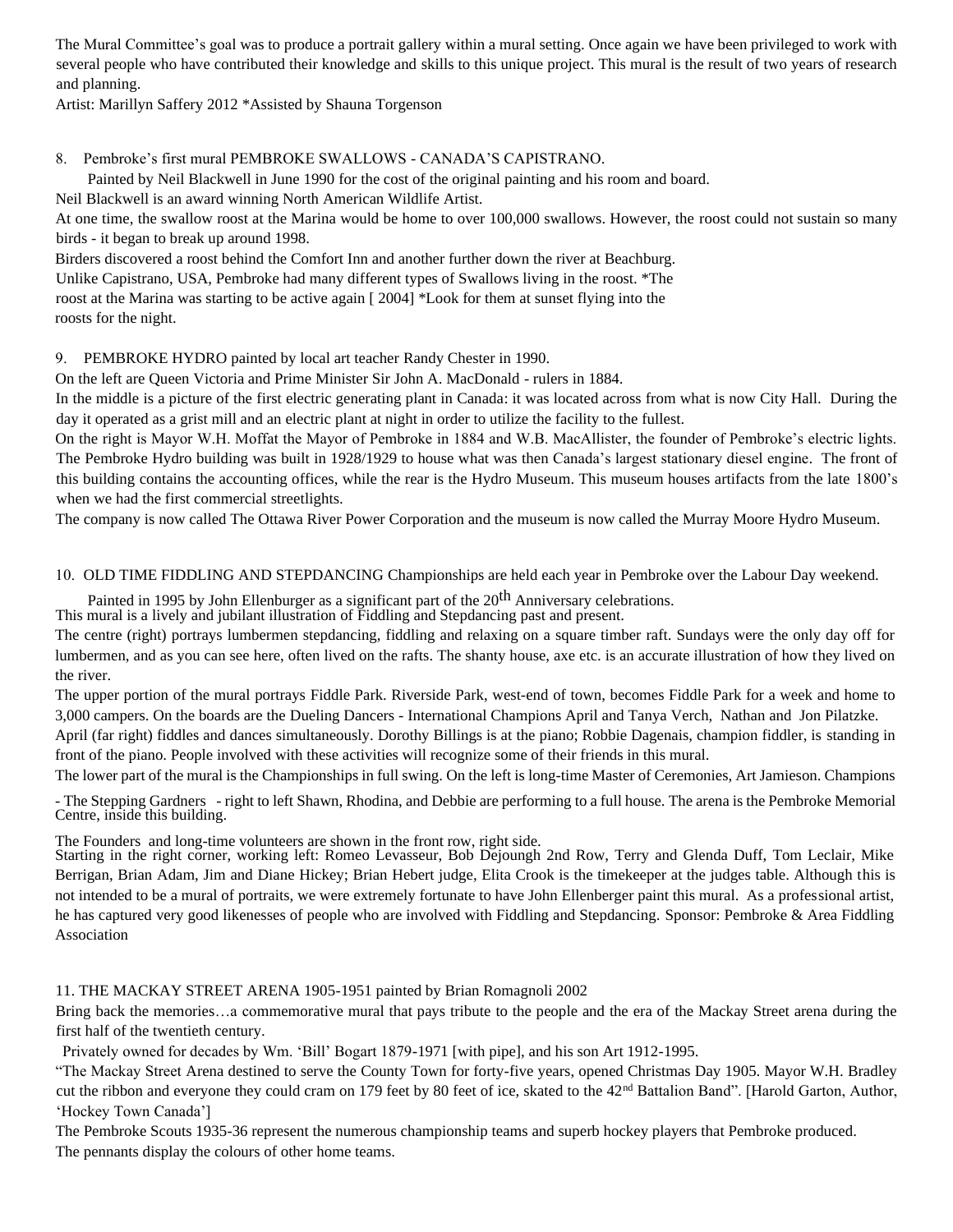Other activities were figure and roller skating, wrestling, circuses and sneaking into games through snow holes.

The Arena is illustrated here during an early winter's evening. Mackay Street Arena was a part of the life of the community: countless young people and aspiring rink rats spent a large part of their youth there. These memories till resonate today.

Sponsors are printed across the bottom, trophy style. The mural has a stamp-like quality to it [murals showcase many artistic styles]

**12.** THE IRISH PLAY painted by Marillyn Saffery 1999

The Columbus Dramatic Club is one of the oldest community theatre groups in Ontario.

The Club, sponsored by the Knights of Columbus was established in 1900 and boasts that it has never repeated a play. The annual 'Irish Play' each March is full of fun and antics by the dedicated cast.

This mural is a collage of various performances held over the years such as set design and cast.

Long time performers are illustrated here.

Left to right - George Lesnick, Anna Mary Burke, Dave Trimble (clown), Pat Leonard, Barb Clouthier / on Pat's knee.

Can you find the Leprechauns?

Sponsor: Knights of Columbus Supplies: provided by Pittsburgh Paints \*Festival of Mural Art 1999

13. POINTER BOATS painted by Craig Campbell 1990

In 1858 John Cockburn, a recent immigrant from England, established a boat building business on Pembroke's waterfront: it was family run for 100 years.

The Pointer boat was designed with two high pointed ends, and ranged from 18 feet to 50 feet. A fifty foot Pointer weighed 1/2 ton and could float in one and a half inches of water: known as the 'boat that could float on heavy dew'. It was stable, tough, easy to handle, had quick response yet graceful in appearance.

This mural portrays the logging sluices used to send lumber through the rapids, down river to Ottawa. It also illustrates the Pointer Boat that was manufactured by the Cockburn family for 100 years.

Wood for Pointers was dried for a year then sealed with a mixture of mineral oil and jeweler's rouge: the seats were not treated because this mixture ate through clothing.

\*Tom Thompson (Group of Seven) painted two Cockburn Pointers: "The Bateaux" and "The Pointers".

Today, a 32 foot Pointer Boat monument has been erected on the former building site at The Waterfront. The dedication ceremony for the Monument took place on September 22nd, 1993, with the Duke of York, Prince Andrew. \*A real Pointer Boat is on display at the Champlain Trail Museum & Pioneer Village.

# 14. THE UNITY MURAL painted by Marillyn Saffery 1998

Since the first settlers, people have lived and worked side by side in the Upper Ottawa Valley, Ontario and Quebec. This mural illustrates the diversity of people who call this region home.

The bridge was built connecting Pontiac County, Quebec and Renfrew County, Ontario in 1955-56, and was officially opened in 1957. This was at the end of the steam transportation era.

Up to then and for 100 years, steam boats served as taxis during the spring until fall and an ice bridge was used in winter to transport people, farm produce, wagons and horses across the Ottawa River.

Luke Fought, a World War 11 Veteran and long time member of Legion Branch 72, is shown here and represents individuals who have served their Country and Community over the years. The Unity Mural 'flies' symbolically over the other murals. Mural Design: donated by Barbara Blackstein

15. THE GROCER painted by Karole Marois 1999

Circa 1920, this mural pays tribute to an entrepreneur who at the turn of the century established east and west end businesses known as Cooper's Two Grocery Stores. "Old and New Friends Will Always Find a Welcome" was his slogan.

Mr. Cooper is shown talking to a customer; horse and buggy delivered groceries as part of their service to customers.

Driver of the buggy is Russell Splaine, age 19 in 1928. Note the Union Jack in the window.

Donations: Howard and Marianne Clark, The Toronto Dominion Bank

\*Festival of Mural Art 1999. Supplies: provided by Pittsburgh Paints

16. THE OLD GAS PUMP painted by Robin Burgesse 1999

Circa early 1950s, two well known entrepreneurs are illustrated in this trompe l'oeil style mural.

Hugo G. TerMarsch, standing, began a Shell fuel business in 1951 with his son Calvin.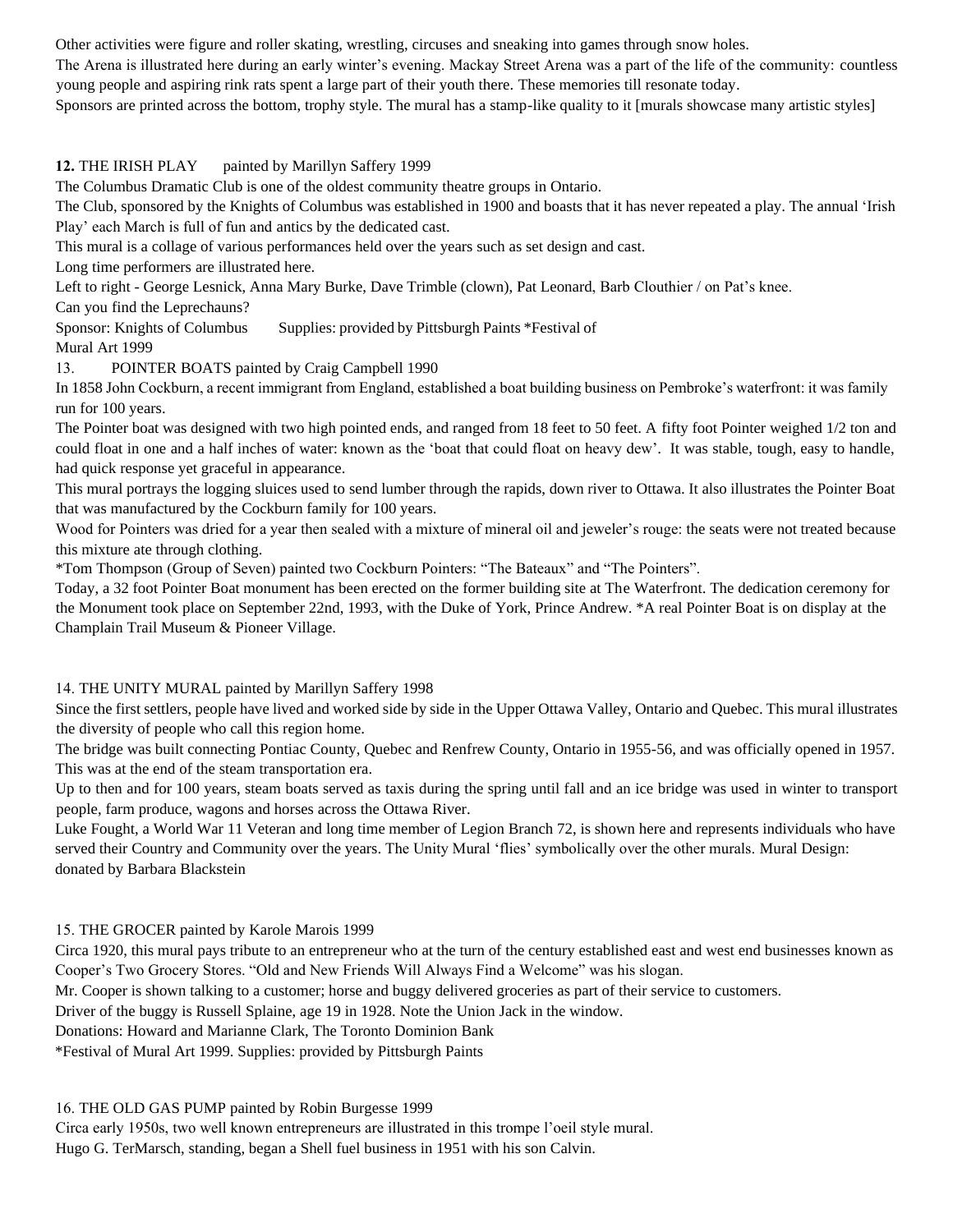He is having a friendly visit with A.J. Green, sitting in his 1946 Mercury convertible. A.J. started a Ford Mercury Lincoln dealership in the late 1940s close to this location. Green's Garage sold Texaco gasoline and vehicles. Hugo G. TerMarsch & Son still operate today. The Artist has painted himself in as a 'gas jockey'. Sponsors: Calvin TerMarsch and Beverly Green \*Festival of Mural Art 1999. Supplies: provided by Pittsburgh Paints

# 17. This mural painted in 1992 by Pierre Hardy celebrates the life and contributions of

# MARGUERITE d'YOUVILLE AND HER MISSION

This unique mural tells a story about a woman who lived through a difficult marriage, suffered the deaths of four children, was widowed at twenty-eight and raised two sons as a single mother. In 1737 Marguerite and four young women joined together to provide care for the poor, sick and abandoned in their Montreal neighbourhood. They were referred to as 'les soeurs grises'. Their focus, hospital care for all men, women and children whatever their background or culture: First Nations, English and French. Marguerite founded the Order of Sisters of Charity of Montreal.

Born Marie-Marguerite Dufrost de Lajammerais in 1701; married Francois d'Youville in 1722; she passed away in 1771. In 1878, the Ottawa Grey Nuns of the Cross established a General Hospital in Pembroke. In 1926, seventy-seven Sisters continued their work as the Grey Sisters of the Immaculate Conception. Canada's first Canadian born saint was beatified in 1959 and canonized in 1990 for her many good deeds and two miracles. Her legacy in Pembroke is a City Block of outstanding health care in Pembroke and Renfrew County.

"Marguerite d'Youville and Her Mission" was the first mural in Canada to have lights incorporated into a mural. Mr. Hardy is an extremely talented artist who thought outside the box to create a very unusual heritage mural for a large property.

Left Side: Illustrates the Grey Sisters travelling the world: flag patches on the luggage indicate where they have established Missions. The Sisters left baskets outside Mission walls for abandoned children.

The mural features eight cornices with stained glass appearance depicting important periods in her life. The cornices have power installed and are on a photocell that lights them up from dusk to dawn.

Right Side: Marguerite's face is illustrated from many written descriptions of her. Her Bible illustrated here, is treasured by the original Montreal Order. The girl is holding Marguerite Daisies, named after her.

Sponsors: The Diocese of Pembroke, The Grey Sisters of the Immaculate Conception, The Knights of Columbus.

# 18. A CENTURY OF SERVICE 1896-1997 painted by Karole Marois 2006

This Mural is a tribute to 100 years of health care excellence by the former Cottage and Civic Hospitals. Founding ladies are illustrated left to right wearing brooches with their initials: Kate Schmidt, Jemima Hale, Isabel Booth, Mary Hunter, Mary Dunlop, Esther Supple. The wooden figure of a 1900 nurse pushing a cane wheelchair is the visual entrance to the Mural. Time moves along the winding path

.

Foreground shows some of the handcrafts sold to raise funds: the gardener hoes vegetables circa 1930s; a 1950s tea; a figure of a Pembroke Mason representing the significant contribution of the Masonic Lodge to the Hospital over the years; the Civic Hospital before it closed with two modern nurses walking on the path; a member of the Alexandra Club today in a pink smock. The Alexandra Club continues the 100-year tradition of health care support in the community. A man is reading a newspaper with an image of the first

hospital on Dixon Street [now the Masonic Lodge], with the Daily Observer headline : "Cottage Hospital moves to New Building on Cecelia Street, October 25<sup>th</sup>, 1923".

Sponsor: The Alexandra Club of Pembroke

# 19. PEMBROKE FARMERS MARKET 1890-1940 painted by Shauna Torgerson 2015

Pembroke's 34<sup>th</sup> Heritage Mural is made up of three individual murals illustrating the first 50 years of the Pembroke Farmers Market, situated on their historic site. Each mural is a segment of this time period.

Winter 1890-1910 portrays a time when the market was year round. For sale were cords of wood for the stoves of people living in town, and sides of frozen beef and pork. Shown here are sleighs used by vendors with front and back runners, usually pulled by two horses. Also shown is a cutter with one length of runner each side pulled by one horse. Fur hides on seats was quite common, often with heated bricks underneath for warmth.

Fall 1910-1920s portrays the outside of the building built in 1889 by Pembroke Town Council. The CPR tracks are behind the market. Few people had vehicles in this time period, horse drawn wagons and buggies were a common site. Produce then and now is the same: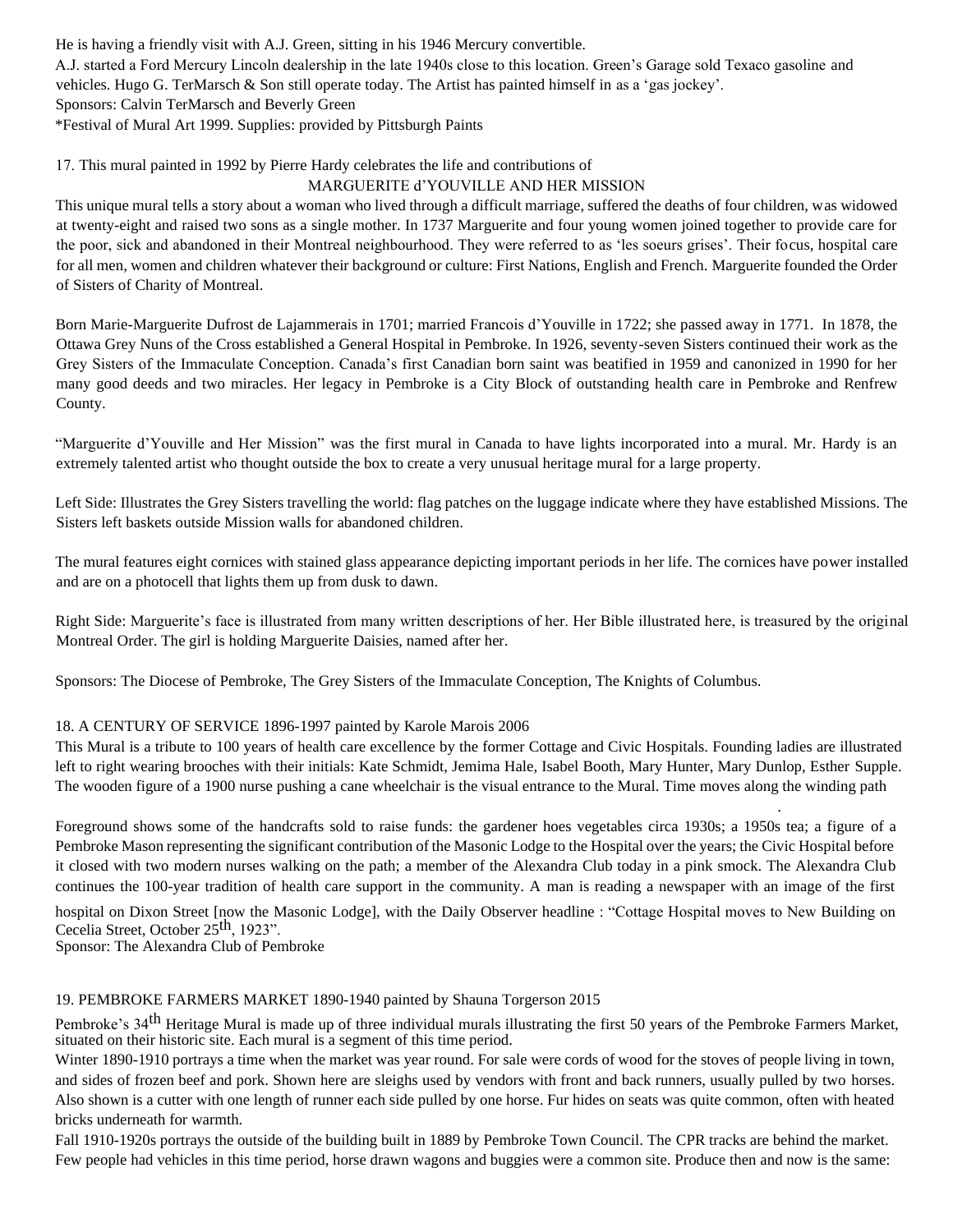corn, pumpkins, potatoes, carrots etc., along with baking, preserves, knitted socks and hats. Leo Marleau and wife Irene sold Golden Bantam Corn, shown here on the left. What was different then was coal and wood for sale in large quantities. There was a large drive in scale on site, not illustrated here. Note the style of clothing.

Summer 1930-1940 portrays the inside of the building and the layout of the vendors' stalls. Vendors were inside and outside during the summer and fall months. Butchers, Edmund and [son] Albert Sack were vendors for many years. As well as Vera McIntyre who attended the market with her vendor parents as a child and continued in her adult years selling bread, pies, cookies etc. Produce then and now is the same. The exception being live poultry, cleaned poultry, eggs, puppies and kittens.

History of the Pembroke Farmers Market from 1890 to the present is located on the market site.

A history booklet is available for \$5 at Purvis Gallery & Framing downtown Pembroke.

#### 20. PANSY PATCH PARK panted by David Yeatman 1999

An eight acre island in the Muskrat River , Pansy Patch Park was donated to the City of Pembroke by Mrs. Annie Gray Keith of Ottawa in 1962: she lived here until the death of her husband Dr. H.J. Keith.

Beginning in 1925 and for the next several years, Mrs. Keith and her team of gardeners transformed the island into a sanctuary of thousands of flowers, more than 40 species of trees, two greenhouses, goldfish pools, a lily pond, all served as a summer home for a pair of swans. Walter Mick Sr. is one of the gardeners seen here in the 1940s tending the lawns.

Keith visitors would be rowed across the River to the island for picnics and garden teas. Note the Keith house at the top of the hill and the steps leading down to the covered docks where they rowed to and from the island. The house still stands today.

During WW 11, Queen Juliana visited the Keiths regularly and her children played in Pansy Patch: they are illustrated here with tulips around them. It was quite common for boys to fish here. Pansy Patch Park is easily accessible today and still remains one of Pembroke's best kept secrets.

Sponsor: Pembroke Horticultural Society's 75<sup>th</sup> Anniversary project<br>\*Festival of Mural Art 1999 Supplies: provided by Pittsburgh Paints

#### 21. The S.J. WEBB BAKERY painted by Pierre Hardy 1991

This mural celebrates Pembroke's small businesses. Mrs. Webb, shown in the frame, ran the bakery, a store, and a delivery service as well as raising a large family of 9 children by herself after her husband died at a young age.

Mr. Webb is shown in phantom, handing out cookies to Pembroke children. This was a common sight while he was alive. The little boy in phantom is Derick Zimmerman.

On the right is an illustration of the original Webb store.

S.J. Webb Bakery mural is painted next to 'The Town Smithy' because they were neighbours on Miller Street. In most of Hardy's murals he has hidden a swallow, can you find it?

# **22.** THE TOWN SMITHY painted by John Ellenberger 1994

Pembroke's Blacksmith shop was located next to the Webb's Bakery on Miller Street for many years. The business was owned by John Groehl shown here at work in 1952.

Mr. Groehl was one of the last Blacksmiths in Pembroke and received his training at Thomas Pink's factory where logging tools were made.

Some of the tools that were made by Mr. Groehl were parts for canthooks, that were used in the bush to hook and turn over logs; peevees, that were also used for the same purpose but on the river.

Near the end of this era, most of the wagon wheels and sleighs used by the local lumbering companies in Pembroke were made by John Groehl: parts of the wagon wheels were made out of wood. A fire was built to heat up the steel, expand it and make it into a steel band to fit around the wheel.

Many other items such as plough shears (a knife like cutter at the front of the plough), springs for trucks and clevises (used to join chains to loads) were also made by this local Blacksmith.

On the right side at the edge of the forge (fire), you can see all of the tongs hanging on the wall. Each tong was used for a specific purpose and all of them were made by the Blacksmith himself. Back then, you couldn't just go out and buy your tools.

Many of his family are still in the area, and are very proud of this mural.

John Ellenberger captured Mr. Groehl's likeness perfectly.

# 23. THE HOCKEY PLAYERS painted by Stefan Bell 1990

A tribute to three of the original inductees to the Hockey Hall of Fame, all born in Pembroke.

Harold (Harry) Cameron 1890-1953 was inducted 1962: he played for the Wanderers NHA, Toronto St. Patricks NHL, Ottawa and Canadiens NHL, Saskatoon Crescents WHL.

Hughie Lehman 1885-1961 was inducted 1958: he played for New Westminster Royals, Vancouver Millionaires, Chicago NHL.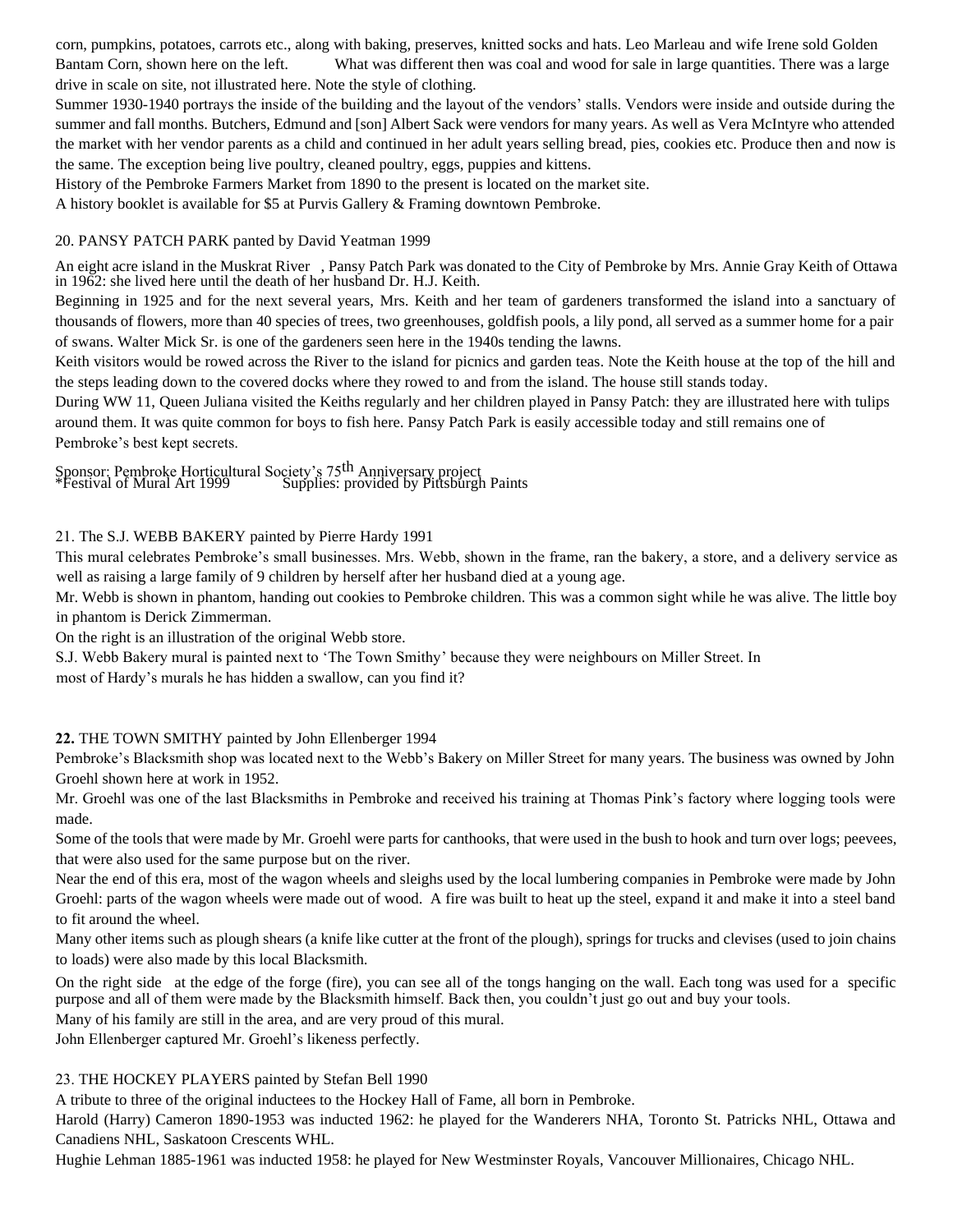Frank Nighbor 1893-1966 was inducted 1947: he played for the Vancouver Millionaires, Ottawa Senators and Toronto. Their skates, uniforms and memorabilia are at the Champlain Trail Museum and Pioneer Village.

- www.hhof.com
- 1890 1953 Harold Hugh 'Harry' Cameron: inducted 1962 Played 14 professional seasons 1912 26, an outstanding scorer
- 1885 –1961 Hugh 'Hughie'Lehman: inducted 1958 Played 20 professional seasons 1908 – 28, an outstanding netminder
- 1893 1966 Frank Nighbor: inducted 1947

Played 18 professional seasons  $1912 - 30$ , an outstanding stick handler and centre \*The

hoops are Bell's trademark: he is also a juggler.

24. THE TIMBER RAFT painted by Pierre Hardy 2004

# A tribute to the era of the timber raft on the Ottawa River, circa 1800s.

Long timbers of white and red pine were in abundance in this region and the primary reason for early settlers seeking lumber rights. Timbers were hewn square with a broad axe weighing ten or twelve pounds. This shape was made specifically for English and

European markets in the early 1800s, as the squares fit better into the holds of ships.

The timber 'sticks' with an average length of 40 to 50 feet were bound together into cribs.

20 to 25 sticks made up a crib 26 feet wide

These cribs were assembled into rafts containing 90 to 200 cribs.

River Drivers would break rafts into cribs to run chutes and heavy white water, illustrated here.

A free-standing mural with three dimensional components consisting of a square timber crib model, red and white pine trees, shrubs and boulders built into a berm. It is a collective achievement by many people and stands as a grand entrance to our beautiful waterfront and marina parkland.

Partners: The Ontario Trillium Foundation, City of Pembroke Council & Staff, Gerry Morris / Architect, Jay McLaren / Horticulturist, Herb Shaw & Sons Ltd, since 1848, Algonquin College Forestry Technician Students, Ottawa River Power Corporation, Walsh Bros. Construction, Valley Contracting, Cochrane Electric. Clouthier Construction, Seigel Sand and Gravel, Campbell Monument, Pembroke Downtown Development Commission, Giant Tiger Pembroke, Pembroke Crane, the People of Pembroke.

# 25. SPRING HARVEST: AN ARTIST'S SKETCHBOOK painted by Robin Burgesse 1990

One of Canada's largest multi -angle, multi-level murals, this mural shows sketches of Pembroke's logging industry. The "go-devil" sled was replaced by the skid.

The broad axe and saws were replaced by machine saws.

The pencil displays the name Malone: Richard Malone was one of the artists assisting with this mural.

On the eraser is the name Garneau, Robert Garneau was also an assistant on this mural as well as some of Pierre Hardy's other murals. On the other side of the mural is a scene showing the Pointer Boats in use.

A quote from Robin "My use of sepia tone is meant to reflect the feeling of old photographs. The pencil and eraser reflect my involvement as an artist. The forest green background is symbolic of the forest".

# 26. THE LUMBERING INDUSTRY

This mural was painted by 1400 people who attended the International Plowing Match held in September 1994 under the watchful eye of Artist, David Yeatman 1994.

If your grandfather came from here he probably worked in the lumber camps.

This was the primary industry here from 1828 until about 1980 and is a significant part of the cultural heritage of this region. Note the pointer boat and log booms, horse and sled pulling lumber from the bush, the shanty house where men lived, and the steam train that transported lumber.

The youngest artist who painted on the mural was five months old, held in her mother's arms; the eldest artist was ninety-four. J.R. Booth is the name of the most famous Lumber Baron in the Ottawa Valley, shown in the forefront.

27. PETER WHITE was painted in 1991 by Pembroke's youngest Mural Artist, Robert Garneau, who was only 21 at the time. This mural commemorates Peter White, one of Pembroke's first settlers (May 28th, 1828) who came to this area seeking lumber rights. He is shown here with his wife Cecilia and his daughter Elizabeth, the first European child born in this area on New Year's Day, 1829.

- Point of interest: all three have streets named after them.
- The cabin was located on the Ottawa River and was behind the area of the current Dairy Queen. The artist got on top of the Dairy Queen to view the landscape for this mural.

28. CHAMPLAIN TRAIL painted by Pierre Hardy 1991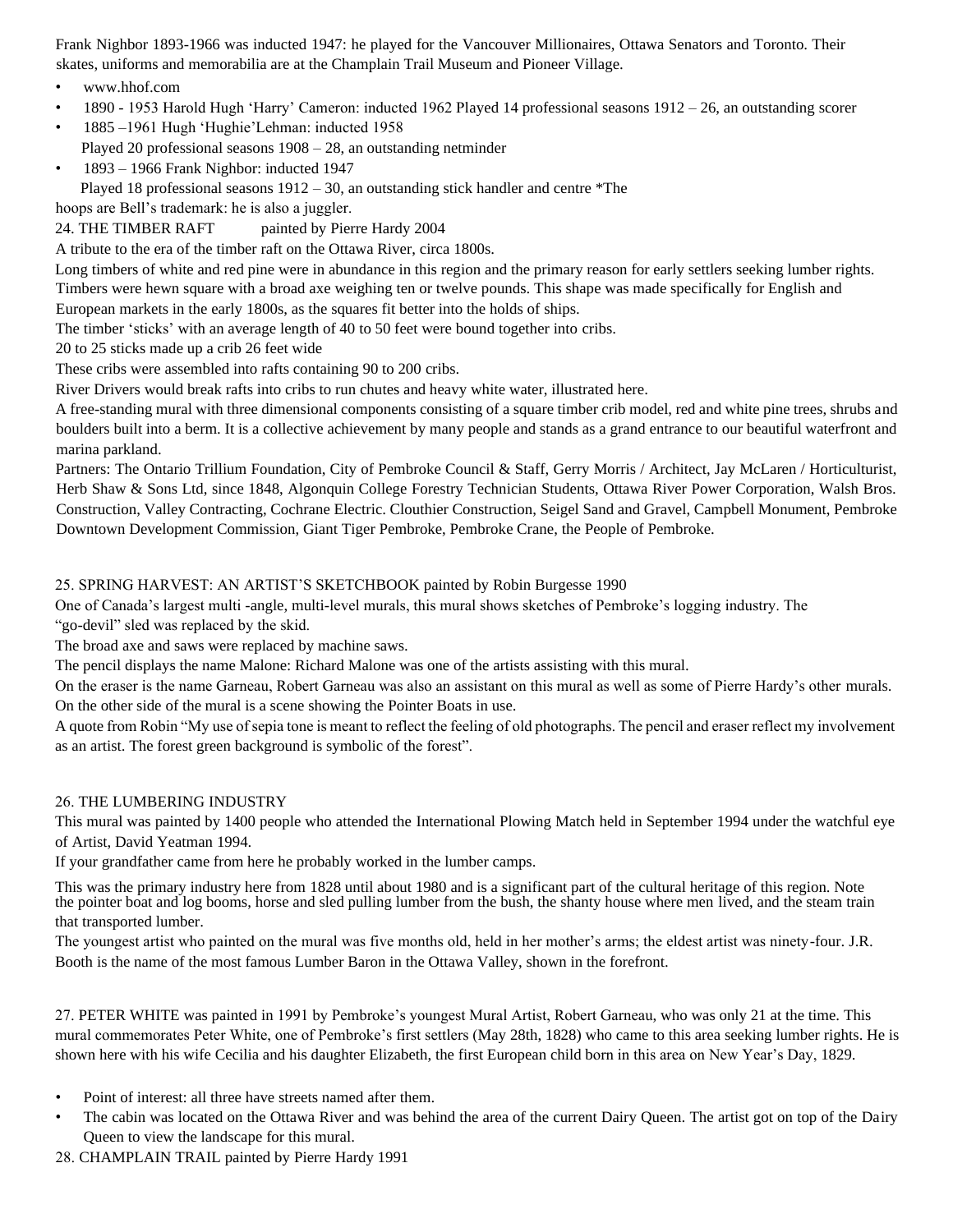Samuel de Champlain was the first European traveler to this area circa 1613. This mural is painted as four pictures hanging on Victorian wallpaper in a parlour or living room. The Artist recreated old style wallpaper directly onto the wall.

Top left is Champlain and his Voyageurs as they travel down rapids.

Top right is a formal portrait of the explorer taken from written descriptions.

Bottom left picture is a selection of items that Champlain brought from Europe to Canada, including the astrolabe.

Bottom right shows Champlain using his astrolabe, that he lost near Cobden, and his Huron Guides.

Champlain only made it to this area [Pembroke] because the Algonquin First Nation operated a toll at Morrison Island: he refused to pay so was turned back and came up this side of the Ottawa River.

29. GRAND TRUNK UNION STATION painted by Robin Burgesse 1996

Pembroke was the junction of several railway lines in the early 1900's.

In 1899, local businessmen built a rail service from Pembroke to Golden Lake known as the Pembroke Southern.

This would join J.R. Booth's Rail service that ran Ottawa, Arnprior, Parry Sound.

From 1905 to 1914, The Grand Trunk Railway acquired Booth Rail, Pembroke Southern and other lines; it built Union Station and served trains from Canadian Northern.

The final rail system from 1923 - 1960 was called the Canadian National Railway.

This mural illustrates Union Station in the 1950's. Its location was across from City Hall, on what is now a parking lot and plaza.

Station Agent, Hugh Thurston, is shown checking the time with Conductor, W.L. Higginson.

Fireman, Keith Saunders, is sitting in cab window. These men worked the rails all their lives and were among the last to serve Union Station before it was demolished.

Foreground illustrates typically dressed workmen riding the section hand car into the rail yard. 1958 to 1960 was the last great show of steam locomotives in the Upper Ottawa Valley.

- note the time is 11:50am; this is the noon train being loaded and boarded
- the man hanging on the side of the cab is a brakeman (Artist- Burgesse)
- cans of fresh milk and cream are being loaded; O'Brien's Creamery was located at what is now Stinson's Service Centre
- October 27th, 1956 was the last passenger train to leave Union Station
- Grand Trunk locomotive #5579 did exist
- Locomotive painted to  $1/16$ <sup>th</sup> scale

# 30. A CELEBRATION OF RURAL LIVING painted by Marillyn Saffery 1994

For five days in September 1994, 1000 acres of beautiful Renfrew County farmland was turned into Canada's largest outdoor show of farming and rural living.

The International Plowing Match drew more than 125,000 people over five days and has the reputation of being the biggest match ever in its 70+ year history.

The original International Plowing Match poster was designed by local Artist Barbara Blackstein. This artwork was re-created into a mural by local Artist Marillyn Saffery.

• Point of Interest: Profit from the IPM, was in excess of a half a million dollars; \$500,000 was donated to the County for a 911 emergency system and \$70,000 went to the Ottawa Valley Tourist Association to promote tourism.

# 31. CANADIAN ARMED FORCES - AT THE READY painted by Robin Burgesse 1992

The mural presents a collage of images representing the history of Canada's Armed Forces.

Left side of the mural is in remembrance of the First and Second World Wars. The sky is painted red behind them to symbolize this era of conflict. The text lists areas of conflict.

Centre: Navy, Air Force and Army representatives of today stand beneath the United Nations Logo.

Right side of the mural recognizes the peace keeping missions that Canada has been involved in: blue symbolizes peace.

The text lists areas of peacekeeping missions. We have since updated it.

Note the Native soldier with a feather in his helmet. Military personnel worked with the Mural Committee in order to ensure that uniforms and insignia were accurate. Pembroke is proud to have Garrison Petawawa as its neighbour. • United Nations was established 1945.

32. CPR WATER TOWER painted by John Ellenberger 2000

This unique 360 degree mural encompasses the vibrant history of The Canadian Pacific Rail's steam locomotives in conjunction with Consolidated Lumber Company Ltd.